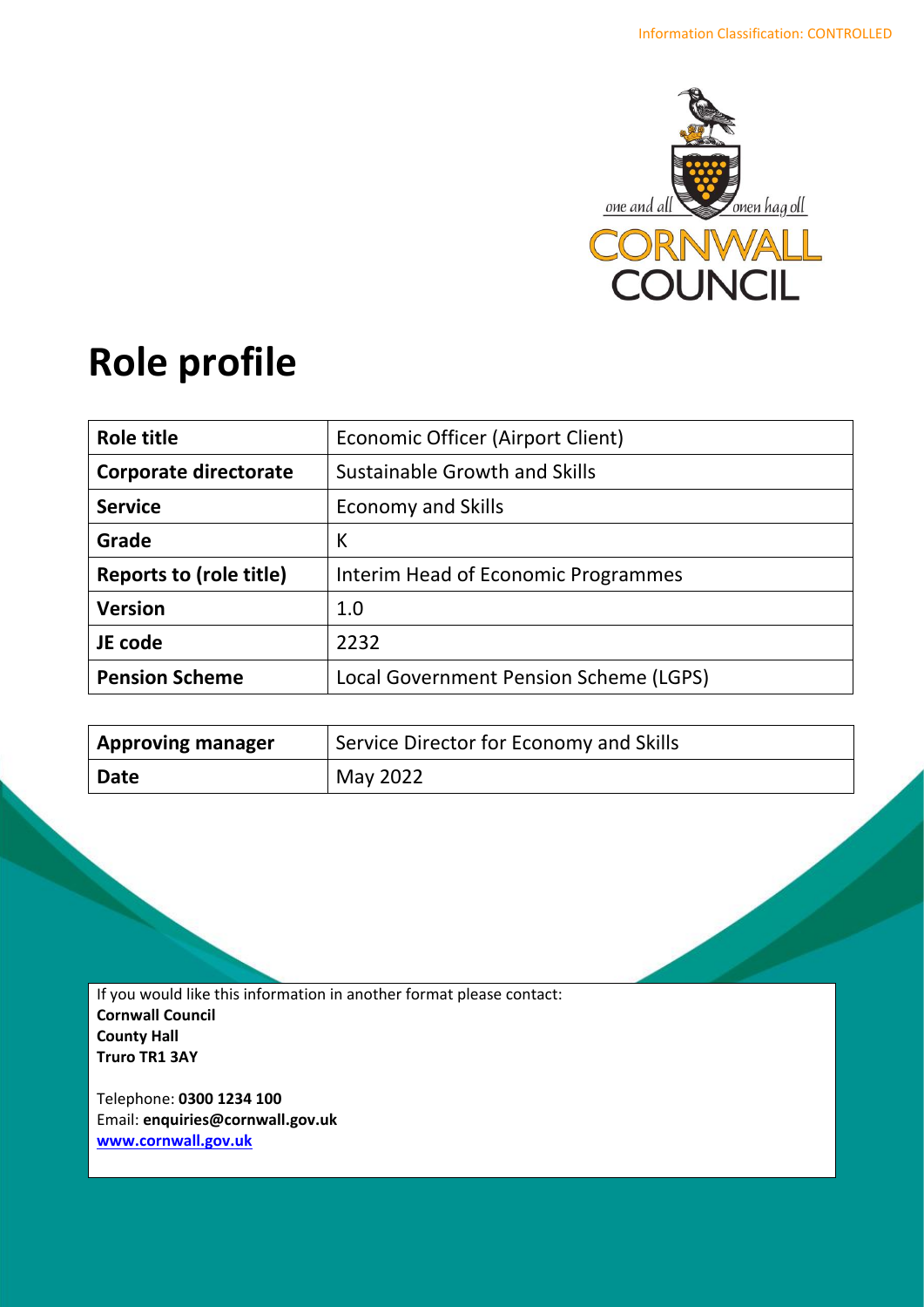# **Role purpose**

The role holder will be a key member of a small team that sets the vision and direction as the 'client' representative for Cornwall Airport Newquay (CAN) and the wider Cornwall Council owned Airport/Enterprise Zone (EZ) estate: [www.cornwallairportnewquay.com/](http://www.cornwallairportnewquay.com/) [www.aerohub.co.uk/](http://www.aerohub.co.uk/)

The role holder will act as Cornwall Council's airport client lead and will provide day to day coordination of a range of planning, financial, operational and risk management activities to ensure the performance of one of Cornwall's most important strategic assets is optimised in line with agreed commercial and economic growth targets.

The role holder will have strategic oversight of capital and revenue budgets and will work with key delivery partners and stakeholder to ensure that programmes of activity are delivered in line with agreed parameters and that the use/deployment of assets and business infrastructure is optimised.

Responsibilities will include working with key personnel within CAN and across Cornwall Council Service Areas/Directorates on aspects of capital project/programme delivery, preparation of business cases, concepts/feasibilities and securing funding for a range of aviation/aerospace transport and real estate interventions. The commissioning of activities, management and monitoring/reporting of outcomes to funding bodies and the provision of strategic advice to stakeholders and relevant authorities are also important aspects of the role.

The role holder will provide 'client-side' input into the preparation, delivery and performance management of the annual business plans for Cornwall Airport Newquay Ltd and the Aerohub EZ, ensuring all investments support the objectives of:

- the Cornwall Airport Newquay Masterplan (currently being updated): [www.cornwallairportnewquay.com/uploads/downloads/Cornwall-Airport-](http://www.cornwallairportnewquay.com/uploads/downloads/Cornwall-Airport-Newquay-Masterplan-2015-2030.pdf)[Newquay-Masterplan-2015-2030.pdf.](http://www.cornwallairportnewquay.com/uploads/downloads/Cornwall-Airport-Newquay-Masterplan-2015-2030.pdf)
- the Council's Business Plan
- the Aerohub EZ Local Development Order (LDO): [www.cornwall.gov.uk/planning](http://www.cornwall.gov.uk/planning-and-building-control/local-development-orders/newquay-cornwall-airport-aerohub-enterprise-zone-local-development-order/)[and-building-control/local-development-orders/newquay-cornwall-airport](http://www.cornwall.gov.uk/planning-and-building-control/local-development-orders/newquay-cornwall-airport-aerohub-enterprise-zone-local-development-order/)[aerohub-enterprise-zone-local-development-order/,](http://www.cornwall.gov.uk/planning-and-building-control/local-development-orders/newquay-cornwall-airport-aerohub-enterprise-zone-local-development-order/) the Local Transport Plan "Connecting Cornwall" [www.cornwall.gov.uk/transport-parking-and-streets/local](http://www.cornwall.gov.uk/transport-parking-and-streets/local-transport-plan/)[transport-plan/](http://www.cornwall.gov.uk/transport-parking-and-streets/local-transport-plan/)
- and other strategic policies/plans including the Cornwall Local Plan: [www.cornwall.gov.uk/planning-and-building-control/planning-policy/adopted](http://www.cornwall.gov.uk/planning-and-building-control/planning-policy/adopted-plans/#localPlan)[plans/#localPlan](http://www.cornwall.gov.uk/planning-and-building-control/planning-policy/adopted-plans/#localPlan) and relevant planning policies and Neighbourhood Plans.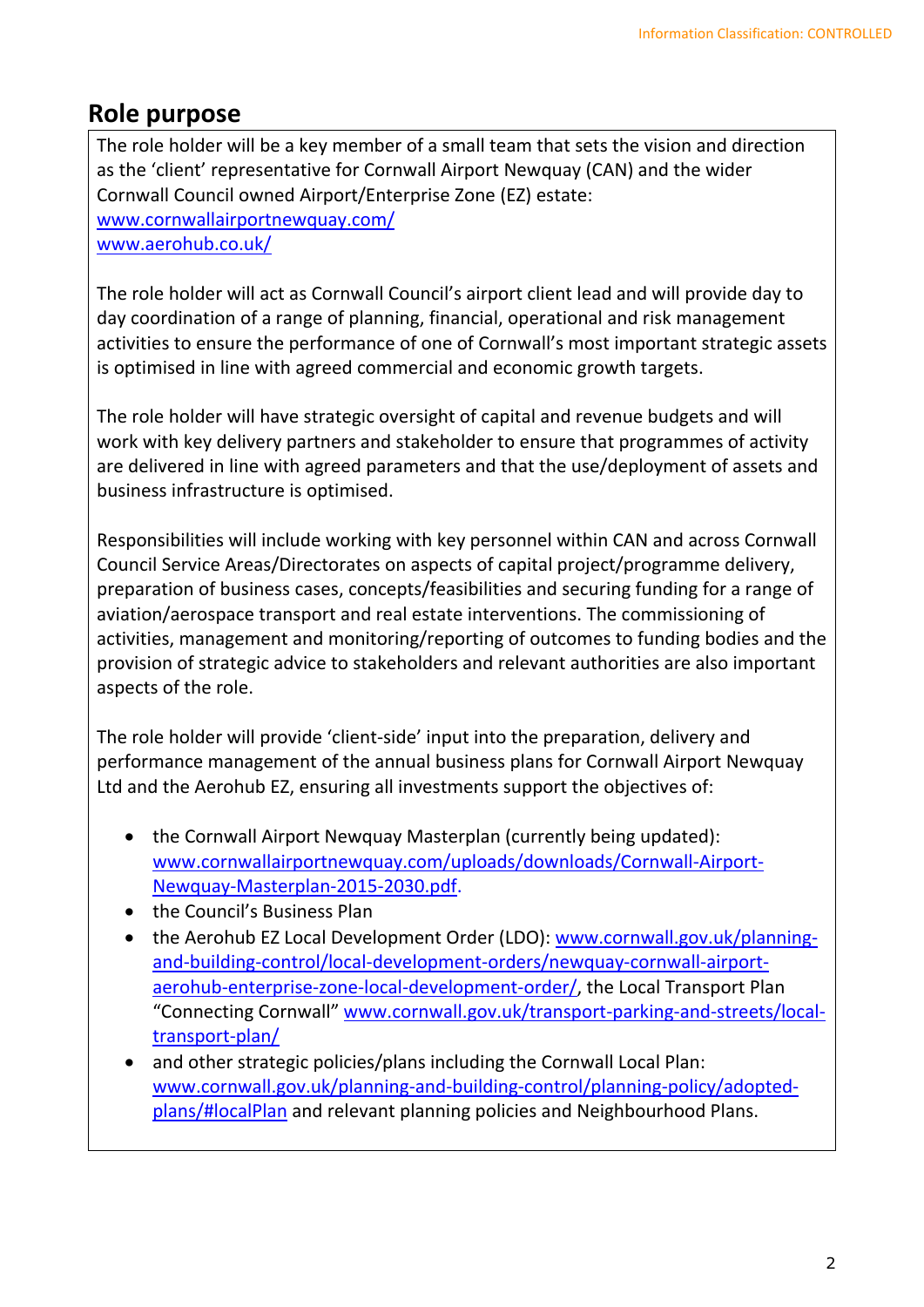The role holder will have responsibility for stakeholder engagement, building sound relationships and working with Council Members as necessary to support the seamless delivery of Cornwall's Airport-related transport and real estate programmes.

# **Dimensions**

### **Annual financial accountability**

Budgets allocated as appropriate. Annual capital and revenue programmes for Cornwall Newquay Airport and the wider Cornwall Council owned Airport/Enterprise Zone will vary depending on investment and operational priorities but are likely to be in the region of £8-10 million.

Securing external funding and approvals for major schemes of significant value and profile (eg. £6-8m Centre for Space Technologies)

### **Management accountability**

Nature of management

- Working with key/senior partners and stakeholders within CAN, Cornwall Council and other partners
- Day to day instruction and guidance of Council, consultant and/or contractor project teams engaged in the delivery of Airport/EZ activities and programmes

Number of staff managed

- Indirectly up to six on any one project: matrix management for project/ monitoring across the relevant Service area/s
- Mentoring is required in this role to support the development of less experienced staff

# **Accountabilities**

*Cornwall Council is a dynamic organisation and the particular duties and accountabilities may vary from time to time without changing the general character of the role or the level of responsibility entailed. Individual objectives will be agreed via the PDS appraisal process* 

- To deputise/substitute for the Service Director/Head of Service as required and to represent the Council, the Directorate and the Service at local and regional levels
- To act as the client lead for Cornwall Council on the development and delivery of a programme of important and complex airport/aviation and real estate-related projects, including infrastructure development and sustainable initiatives
- To ensure delivery is directed in the most environmentally sensitive and cost effective manner, with due regard to legislative requirements, regulatory controls and Cornwall's Climate Emergency 'Call to Action' see[:www.cornwall.gov.uk/media/2lzbtj0k/cnc-call-to-action.pdf](http://www.cornwall.gov.uk/media/2lzbtj0k/cnc-call-to-action.pdf)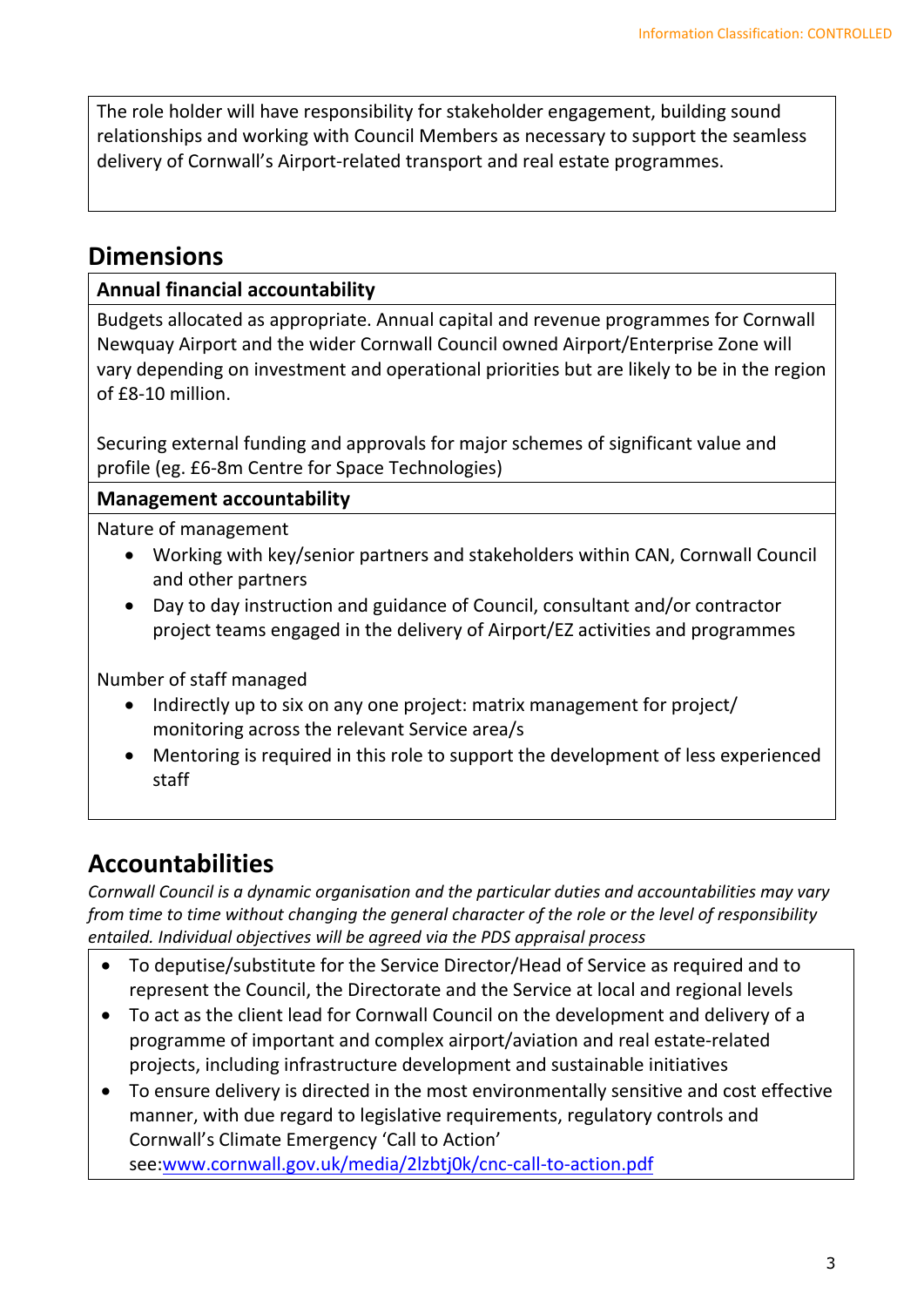- To work with key partners/stakeholders to plan, co-ordinate and secure approval of schemes
- To provide advice and prepare reports for Cabinet Members, Committees and Panels and other bodies regarding Cornwall's Airport/EZ programmes, representing stakeholders and the Council as necessary
- To support negotiations with public bodies, private companies and stakeholders to secure resources and commitments, both strategic and project specific, and to establish and maintain a working dialogue with all relevant groups in relation to Airport/EZ programmes of activity and individual projects
- To link with the Levelling Up and local Devolution agenda and ensure effective engagement with Cornwall's communities.
- To manage effective processes, systems and practices to drive improved performance management across the Airport/EZ and to uphold the ethics of the Council, overseeing probity at all times
- To implement and follow policy and action so that equality of opportunity and the benefits of diversity are realised in Service planning and delivery
- To adopt good/best practice and ensure compliance with relevant legislation, regulation, UK Government and Council policies (including personnel, finance and information management) in order to secure organisational performance improvement and increased customer satisfaction.
- To participate in the budget setting process for Airport/EZ and to oversee agreed programmes of expenditure ensuring that value for money is achieved and that spending is allocated in accordance with agreed priorities

# **Corporate accountabilities**

### **Information security and governance**

Manage information in line with the Council's policies, procedures and guidance on subjects such as Data Protection, Freedom of Information, confidentiality, information security and sharing, the information lifecycle and data quality, to ensure compliance and efficient and effective information governance **Safeguarding**

Maintain awareness of Council policies and practices regarding the safeguarding of children, young people and/ or adults who may be at risk. Report concerns/ allegations in accordance with corporate guidance and procedures

### **Equality & Diversity**

Work to eliminate unlawful discrimination, harassment and victimisation and report incidents as they occur. Treat everyone with dignity and respect and ensure individual's needs are met. Challenge inappropriate behaviour and language constructively, advising on alternatives so the opportunity for change can be considered

#### **Customer Experience**

Drive to continually improve customer satisfaction and maintain a clear and consistent focus on delivering outstanding customer experience

### **Health, Safety and Wellbeing**

Contribute to the management of health and safety risks and the creation of a positive health and safety culture to safeguard the health, safety and wellbeing of yourself and others. Understand your health and safety responsibilities and comply with council policy and procedures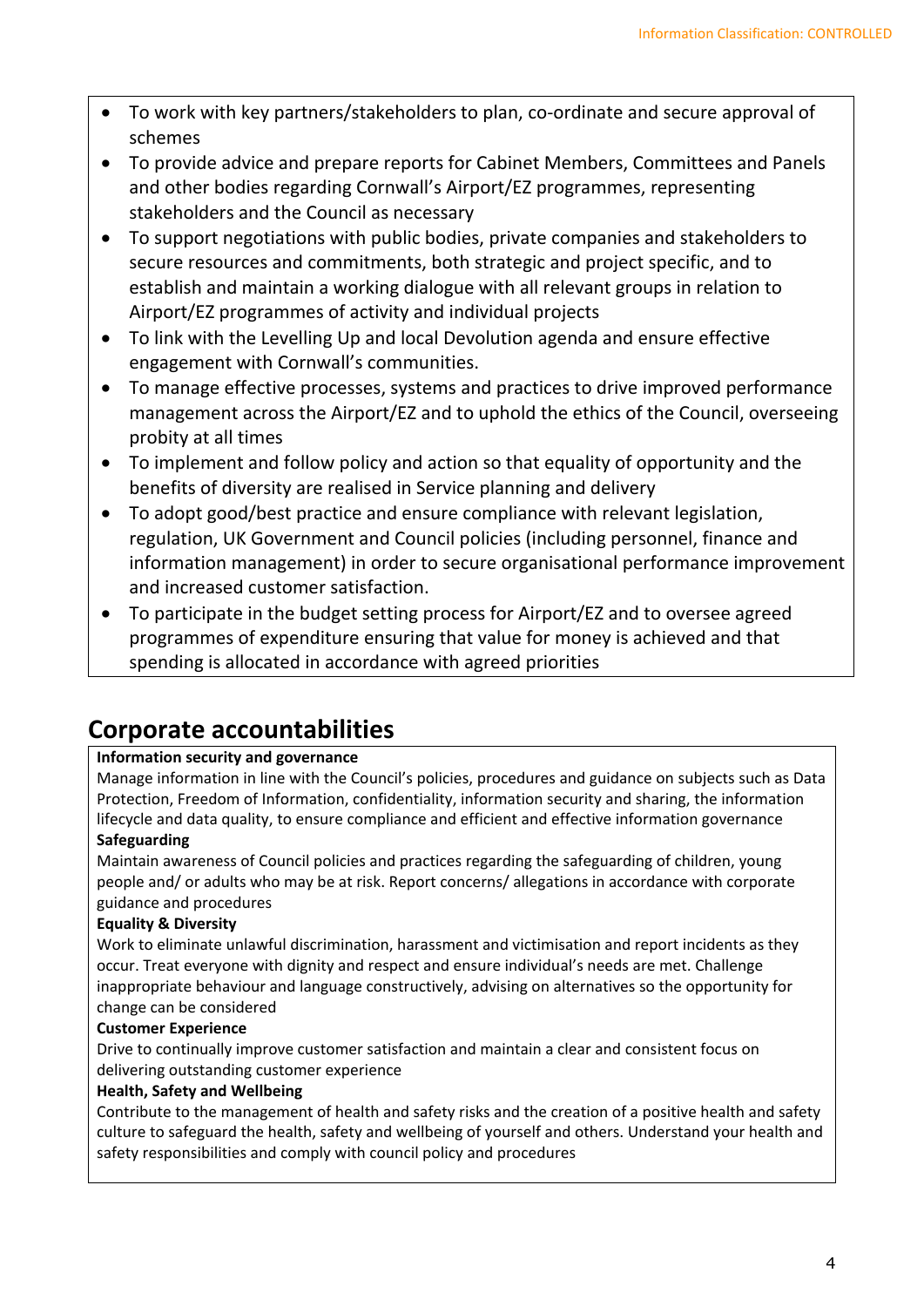#### **Key objectives**

- To be a visible, accessible and responsive 'client'
- To co-ordinate, facilitate, enable and intervene as required to deliver growth objectives for the Airport and surrounding land including the Aerohub EZ
- To work collaboratively to resolve problems
- To communicate effectively with a range of customers and stakeholders
- To support the Levelling Up agenda through the delivery of a range of important local aviation, aerospace and real estate measures

### **Competencies and other requirements**

*We use the following criteria below to assess your suitability for the role; please refer to the recruitment & selection column to establish at which stage the criteria are assessed. Requirements assessed at the 'Application' stage represent the minimum essential requirement for shortlisting purposes*

| <b>Behaviours</b>                                                                                                                                                                                                                                                                                                                                                                                                                                                                                                                                                                                                                                                                                                                                                                                  | <b>Recruitment and</b><br>selection |
|----------------------------------------------------------------------------------------------------------------------------------------------------------------------------------------------------------------------------------------------------------------------------------------------------------------------------------------------------------------------------------------------------------------------------------------------------------------------------------------------------------------------------------------------------------------------------------------------------------------------------------------------------------------------------------------------------------------------------------------------------------------------------------------------------|-------------------------------------|
| <b>Working together</b><br>You understand and focus on customer satisfaction and work well with<br>colleagues and partners.<br>You deliver exceptional customer service $-$ you understand and are<br>attentive to the needs of your customers<br>You listen to the views of others and seek them out<br>You support and show consideration for others<br>You work well with colleagues and partners and acknowledge the<br>different ideas, perspectives and backgrounds of others<br>You are committed to the protection and safeguarding of children,<br>young people and vulnerable adults<br>You share information and expertise with others<br>You are honest, you respect and you build relationships of trust<br>You share your achievements and acknowledge the achievements of<br>others | <b>Interview</b>                    |
| <b>Resourceful</b><br>You apply expertise, solve problems and make improvements to deliver the<br>best possible customer outcomes.<br>You plan and organise your work and manage your time effectively                                                                                                                                                                                                                                                                                                                                                                                                                                                                                                                                                                                             | <b>Interview</b>                    |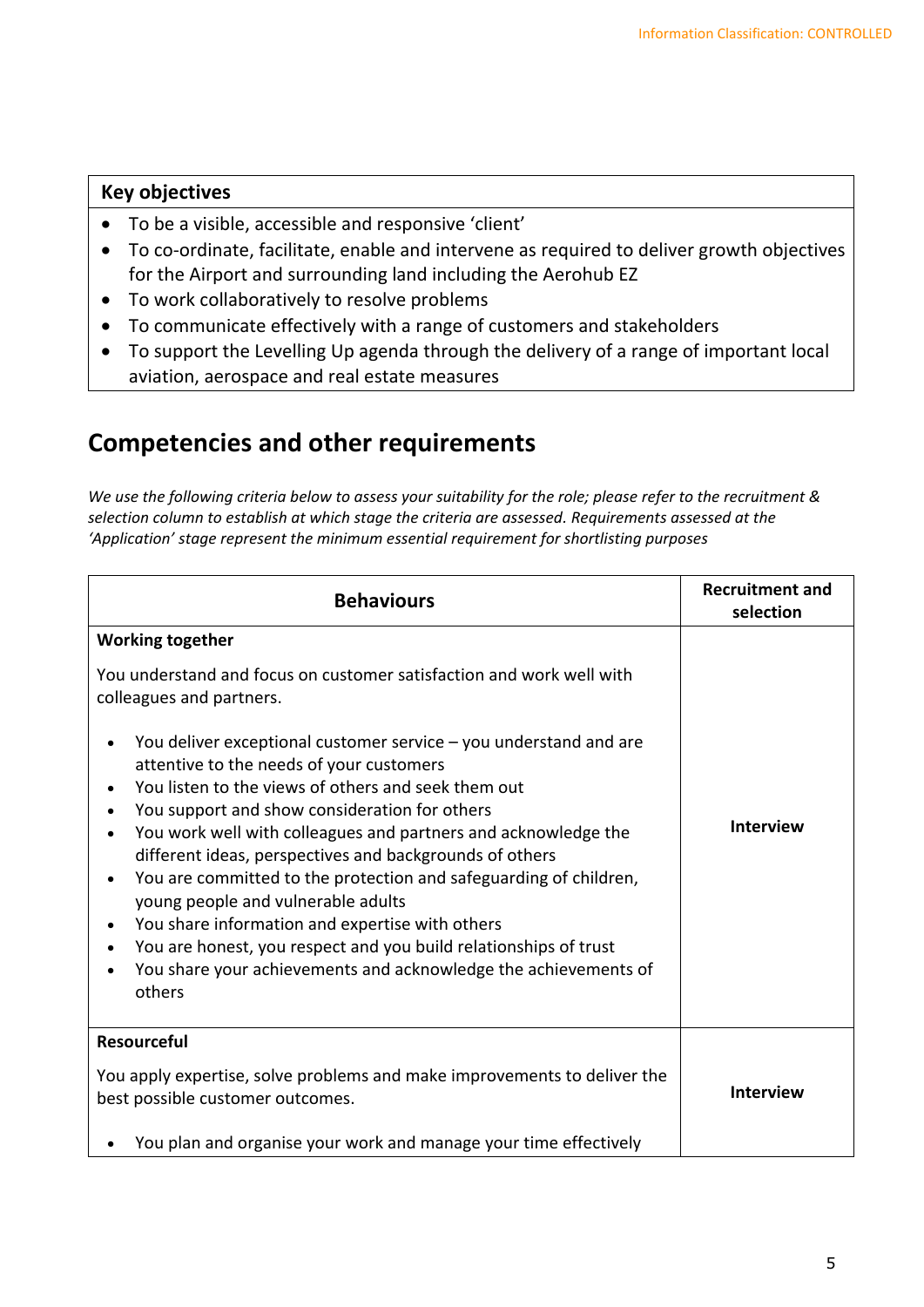| You gather relevant information, analyse it and make timely informed<br>decisions in the course of your work<br>You are flexible and adaptable<br>You respond constructively to change<br>You demonstrate financial awareness relevant to the job you do<br>You use your initiative and are creative in problem solving<br>You deliver results and demonstrate commitment to serving<br>customers                                                                                                                                                                                                                                 |                  |
|-----------------------------------------------------------------------------------------------------------------------------------------------------------------------------------------------------------------------------------------------------------------------------------------------------------------------------------------------------------------------------------------------------------------------------------------------------------------------------------------------------------------------------------------------------------------------------------------------------------------------------------|------------------|
| <b>Personal responsibility</b>                                                                                                                                                                                                                                                                                                                                                                                                                                                                                                                                                                                                    |                  |
| You take responsibility for your work, your environment and your<br>development.<br>You are trustworthy and reliable<br>You pay attention to your own health, safety and wellbeing and that of<br>others<br>You acknowledge errors, report them as appropriate and play your<br>part in addressing them<br>You appropriately challenge unhelpful behaviour<br>You seek feedback and review your own contribution<br>You are open to change and improvement<br>You take responsibility for your development<br>You are enthusiastic about and take pride in your work<br>You act as an ambassador for the Council to our customers | <b>Interview</b> |

| Knowledge, skills & experience                                                                                                                                                               | <b>Recruitment and</b><br>selection |
|----------------------------------------------------------------------------------------------------------------------------------------------------------------------------------------------|-------------------------------------|
| Demonstrable understanding of EU and Government policy and legislation<br>on aviation/airport operations, property, infrastructure, planning policies<br>and associated best practice.       | Application                         |
| A good understanding and experience of administering funding<br>programmes such as Enterprise Zones and government grants.                                                                   | Application                         |
| Experience of successful delivery of property and infrastructure projects<br>and schemes such as those arising from the Local Plan and site-specific<br>Masterplans/Local Development Orders | Application                         |
| Successful and consistent achievement in project delivery in an aviation,<br>aero/space and/or transport related area.                                                                       | Application                         |
| Experience in commissioning and overseeing capital and revenue projects.                                                                                                                     | Application                         |
| Experience and aptitude in giving advice to and building relationships with<br>key stakeholders, elected Members and/or Board members.                                                       | Interview                           |
| Good knowledge of procurement processes, contracts and risk<br>management on projects.                                                                                                       | Interview                           |
| Proven experience of financial management, health and safety<br>requirements, risk management and principles of project management.                                                          | Application                         |